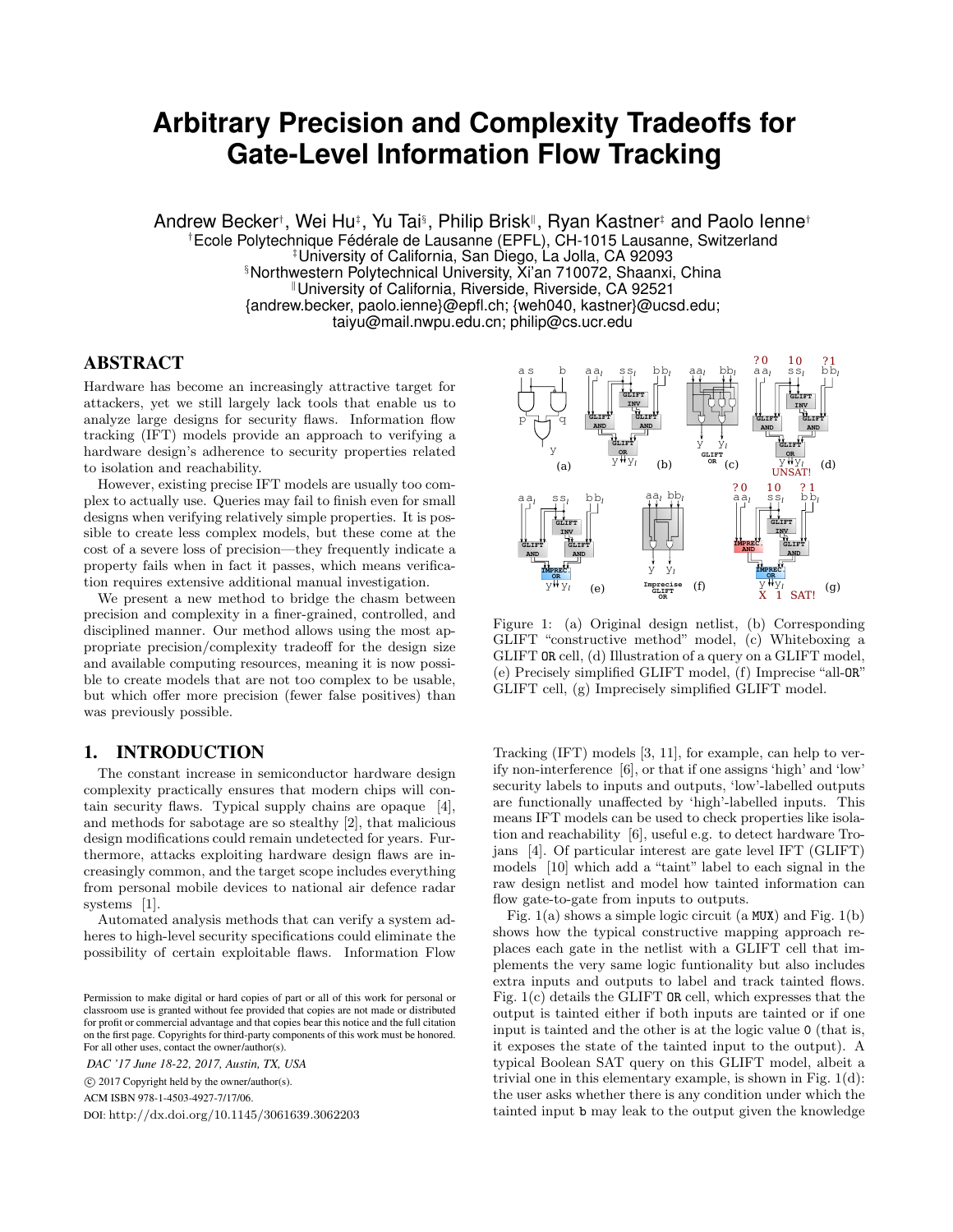of some of the inputs and labels; the answer is clearly "no" in this case (and hence the query is UNSAT) because  $s = 1$ and the output is logically connected to a (remember that the circuit is a MUX).

Fig. 1(e) shows the result of a recent precise simplification approach [7] where the GLIFT OR cell at the circuit output is replaced with a lower-cost imprecise version (a GLIFT **XOR** cell) shown in Fig.  $1(f)$ . The simplification is possible because the internal nodes p and q are mutually exclusive (due to the signal s) and thus the output GLIFT OR cell can be replaced with a GLIFT XOR gate without any change in the functionality—even though taken alone, a GLIFT XOR cell overapproximates label propagation of a GLIFT OR cell. Thus, the model is smaller but the propagated label value is still perfectly correct under all conditions.

Finally, notice that in Fig.  $1(g)$  the same simplification in the taint propagation logic is applied to one of the GLIFT AND cells. Again, the simpler imprecise cell overapproximates the label (is 1 when it should be 0), but in this case the label may propagate to one of the model's label outputs. This GLIFT model is now imprecise because that same SAT query is now satisfiable: the GLIFT model now reports a false positive: a reported information flow that does not actually exist. It is worth emphasizing that this does not compromise security in any way; it burdens the designer to assess whether each reported flow is indeed real.

Unfortunately, SAT queries on precise GLIFT models can take weeks, or even longer, for moderate- to large-sized designs. Designers are thus typically forced to use an "all OR" model, where this simplification (replacing the correct label propagation logic with a simple OR gate) is applied everywhere. This makes it possible to query models of more complex designs, but there is no control whatsoever on introduced false positive flows.

Contribution: This paper describes automation techniques for circuit designers to make principled tradeoffs between the precision and complexity of GLIFT models. Specifically, we propose two new QBF-SAT problem formulations and describe algorithmically how to apply the solver to iteratively generate a simplified GLIFT model for a target level of imprecision. Our first formulation allows imprecision by forcing the solver to choose a set of bit vectors to exclude from the precise equivalence constraint; this approach works in principle, but suffers from severe scalability issues. Our second formulation addresses this shortcoming by instead forcing the solver to choose a set of bit vector patterns, including don't-cares, subject to additional constraints on the allowed number of extra imprecise flows. We analyze the tradeoff space for an example set of designs and show how our approach can be used to create GLIFT models that trade-off between precision and complexity in a reasonably controllable way.

# 2. RELATED WORK

Precision and complexity are contradictory modelling goals [9]. In practice, formally verifying properties of GLIFT models is intractable without accepting very low precision. Designers may simply abandon GLIFT in favor of a higherlevel model [11], may try to simplify without sacrificing precision [7], or may use very imprecise models with "all OR" label propagation [3].

Constructively-generated GLIFT logic often exhibits internal redundancy [8, 9] which can be exploited to generate



Figure 2: Original circuit gate (a), to its corresponding GLIFT cell (b), to a GLIFT supercell (c).  $h_i$  tunes the (im)precision of the supercell.

simplified GLIFT models that do not incur reduced precision [7]; however, the internal redundacy varies from design to design, and the simplifications that can be achieved in practice are limited. Alternatively, applying constructive mapping after first applying some logic synthesis optimizations to the design allows generating slightly simpler GLIFT models, at the cost of some precision [7]. However, the optimization achieved is limited, not controllable, and does not adapt to verification needs.

In response, this paper introduces a novel methodology to make arbitrary tradeoffs between GLIFT model complexity (correlated to GLIFT query time [7]) and precision, enabling tractable GLIFT model queries that sacrifice considerably less precision than with "all OR".

# 3. PRECISE GLIFT MODELS

#### 3.1 Instrumented Model Construction

Fig. 2(a) shows one gate in the original design netlist. Fig. 2(b) shows the original, locally-precise GLIFT cell after constructive mapping. Precisely simplifying the model requires constructing a so-called "instrumented model", incorporating it in a QBF-SAT problem formulation, and iteratively driving the solver to find the best solution. The instrumented model is constructed by replacing each GLIFT cell with a GLIFT "supercell" (Fig.  $2(c)$ ), where a multiplexer selects a label propagation function according to a select line  $h_i$  whose value will eventually be determined by the solver. The choice of propagation functions determines the generated model's precision and complexity.

While so far we've only discussed OR gates as imprecise label propagation functions, others are possible, and each with varying costs. By allowing a choice of alternative functions, the solver has potentially more freedom to choose alternative functions elsewhere without changing overall model functionality. Thus, although the choice of propagation function is a local substitution, it affects the global context.

The eventual solution specifies a concrete value for each  $h_i$ in the instrumented model, a two-bit signal that selects the appropriate propagation function, denoted  $y_{l_*}$ . Once the selection has been made, the instrumented model is converted to RTL and each  $h_i$  is replaced with its constant value, eliminating the unselected GLIFT cells and the multiplexer, leaving only the one GLIFT cell with the solver-chosen propagation function for each original gate.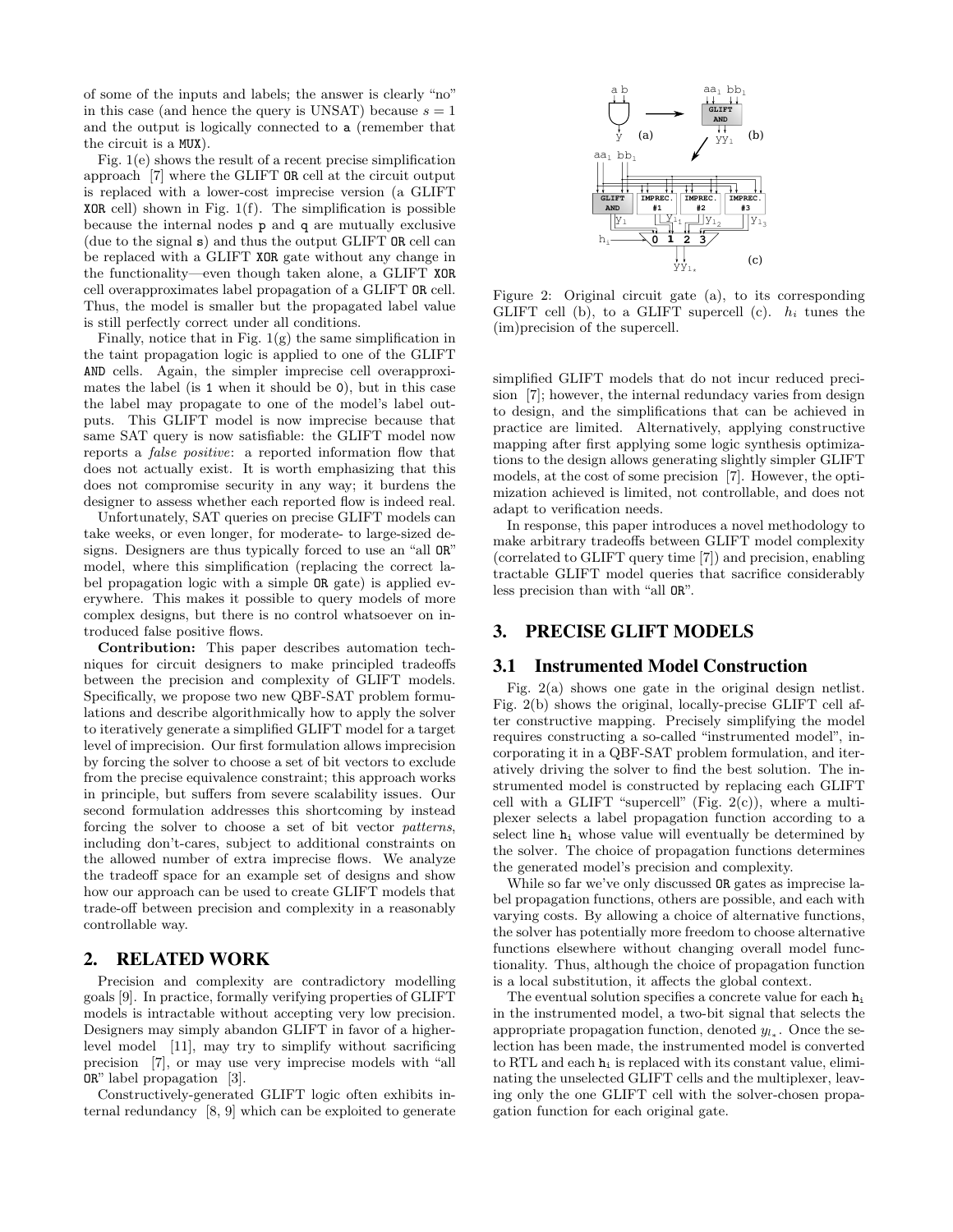

Figure 3: Diagram of the QBF-SAT problem for the explicit method. The QBF-SAT solver tries to force the output of this circuit to 1 for all possible values of the primary inputs i under the constraint that the configuration found must use at least  $\tau$  imprecise GLIFT cells. The solution of the QBF-SAT problem returns an assignment for h (the chosen configurations for the supercells) and slots that limits global model imprecision. That limit is effected by the Replacement Acceptance Criteria Evaluator, whose operation is visualized in Fig. 4.

# 3.2 SAT and QBF-SAT

This approach is based on an extension to the following variant of the Boolean Satisfiability (SAT) problem, which can determine the universal truth value of a Boolean formula:

$$
\forall i \in \{0,1\}^n : \phi(i) \tag{1}
$$

In other words, SAT solvers can determine if some acceptance function  $\phi$  evaluates to 1 under all possible values of i.

Quantified Boolean Formula Satisfiability (QBF-SAT) adds an extra layer of quantification:

$$
\exists h \in \{0, 1\}^m. \forall i \in \{0, 1\}^n : \phi(h, i)
$$
 (2)

Thus, QBF-SAT can be used to determine if there exists any value for h for which  $\phi(h, i)$  evaluates to 1 under all possible values of i. A QBF-SAT solver lies at the core of both precise and imprecise GLIFT model synthesis.

#### 3.3 Simplification as QBF-SAT

The QBF-SAT problem is formulated so the acceptance function  $\phi(h, i)$ 's output is 1 when both of the following conditions are satisfied:

- when h–the concatenation of all supercells' select lines– configures at least some minimum number  $\tau$  of supercells to use a locally-imprecise propagation function
- and when the instrumented model's output label values are identical to those of the original precise GLIFT model

By iteratively solving and adjusting  $\tau$ , the GLIFT model with the most possible replacements can be generated.

### 4. IMPRECISE GLIFT MODELS

Precise GLIFT simplification, as described in the preceding section, exploits internal redundancy created by the constructive method to simplify some GLIFT cells without affecting model precision. However, the strict equivalence constraint still yields costly implementations. In this section, we



Figure 4: The imprecision acceptance criteria for the explicit method. This is an example of an invalid supercell configuration, showing how the slots determine which imprecision-generating inputs are accepted. Here the instrumented model is not a valid approximation due to three problems (indicated in negative, red): (1) The instrumented model's outputs change under three input vectors but there are only two slots. (2) When the first input vector is applied, one false positive is not in a position allowed by the slot's output mask. (3) With the second input vector, one of the changes is not a false positive, but a false negative.

relax the strict equivalence constraint, which exposes more simplification opportunities as long as we are willing to accept some 'false-positive' detected flows in addition to those that are already present in the constructive GLIFT model. In other words, an imprecise GLIFT model may report a flow (i.e., an output with label 1) when the precise model reports that no such flow exists (i.e., the same output is labeled 0). We describe techniques to formulate the QBF-SAT constraints to allow false positives for specific sets of input vectors, where the solver automatically chooses the best such vectors (it is also possible to restrict false positives to only a subset of output labels). By changing one parameter to these constraints, the user can explore tradeoffs between GLIFT model precision and complexity.

#### 4.1 Explicit Acceptance by Bit-Vectors

Let  $(x)$  denote a bit-vector of length  $|x|$  whose binary encoding is equal to x. A slot is a bit-vector (s) containing an "input vector" and an "output mask", and describes which model input values may trigger a false positive, and in which output label(s). When generating an imprecise GLIFT model, the designer specifies a number of N slots, thereby providing a degree of control over the amount of imprecision that may be inserted.

Fig. 3 illustrates the QBF-SAT problem instance that is used to simplify a precise GLIFT model to an imprecise one. The user provides a precise GLIFT model, which is automatically used to create an instrumented model (in which GLIFT gate replacement configuration options are available, as in Fig. 2(c)). The Replacement Acceptance Criteria Evaluation function ensures that the constraints encoded in the slots (whose contents are themselves determined by the solver) are checked. For input bit vectors that don't match a slot, the imprecise and precise GLIFT models must produce identical labels; in case of a match, the labels may be identical or a false positive. The user also provides an in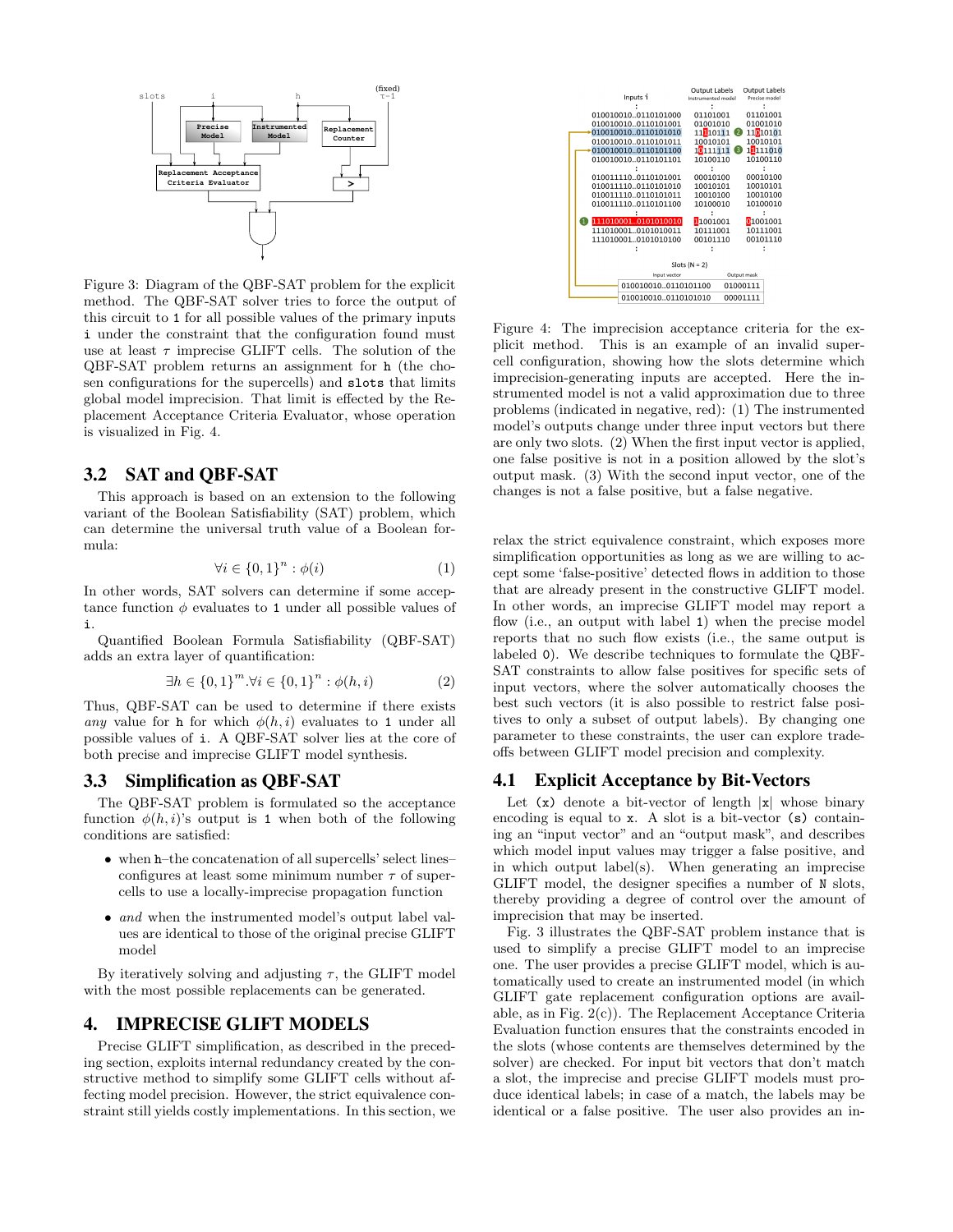teger parameter,  $\tau$ , which is a lower bound on the number of locally-imprecise GLIFT cell replacements to be made; the Replacement Counter and comparator  $(>)$  ensure that this lower bound is achieved. The AND gate at the bottom ensures that both criteria are satisfied, i.e.: (1) the imprecise GLIFT model accounts properly accounts for all  $2^{|i|}$  slot and non-slot bit vectors; and (2) at least  $\tau$  locally-imprecise GLIFT cells are used instead of precise GLIFT cells.

#### *4.1.1 Imprecision Acceptance Criteria*

Fig. 4 illustrates several relevant aspects of the imprecise acceptance criteria. In this example, there are  $N = 2$  slots, each of which has a corresponding output mask. For each bit in the output mask, a value of 1 indicates that a false positive is allowed in that bit position, and a value of 0 indicates that a false positive is not allowed there.

Three errors occur in Fig. 4 that would not be accepted by our model: First, a bit vector not matching any slot yields a false positive. Second, a bit vector that does match a slot yields a false positive corresponding to a bit position whose output mask has a value of 0. Third, the model generates a false negative in an allowable bit position, rather than a false positive. Our problem formulation ensures that these types of errors do not occur.

#### *4.1.2 QBF-SAT Formulation*

The added elements of imprecision require an updated QBF-SAT problem formulation that goes beyond the precise formulation introduced in Section 3.2. The formulation for the function illustrated in Fig. 3 is:

$$
\exists (h, slots) \in \{0, 1\}^m. \forall i \in \{0, 1\}^n : \phi(h, slots, i) \tag{3}
$$

Notice that the function  $\phi$  in Equation 3 has no parameter  $\tau$ , which is shown as an input in Fig. 3. We fix the value of  $\tau$  for each QBF-SAT problem instance; we iteratively adjust  $\tau$  and re-solve, using a binary search method to generate a sequence of models with progressively more replacements, quickly converging on the model that maximizes the number of replaced GLIFT cells while still adhering to the constraints described above.

#### *4.1.3 Solver Runtime*

Fig. 5 reports the runtime of the QBF-SAT solver as a function of the number of slots (N) provided by the user, given a one-hour time limit. For  $N \leq 56$ , the solver was able to replace seven cells in 207 seconds or less; for  $N = 64$ , the solver could only find five replacements within the allotted hour, so a dashed line is shown to the timeout. These results indicate that acceptance by bit vectors scales poorly.

#### 4.2 Acceptance by Patterns

Our solution is to calculate acceptance not by bit vectors, but by patterns of bit vectors. Acceptance by patterns allows each slot to encode allowable false positive flows for multiple bit vectors. A pattern includes one or more don't-care values encoded by an X in place of an individual bit, as shown in Fig. 6; a pattern with j don't-cares covers  $2<sup>j</sup>$  distinct bit vectors.

Fig. 7 depicts a new acceptance function. It is similar to the function shown in Fig. 3, but with a few key differences. The slot encoding allows for don't-care bits (not shown); the user specifies a parameter MaxFP which provides an upper limit on the number of unique bit vectors that can be



Figure 5: A chart showing with columns (axis on left) the maximum number of GLIFT cell replacements and the QBF-SAT solver runtime to find those replacements for the too\_large experiment with various N values (i.e. numbers of slots), given a 1-hour solver timeout. The data at N=64 shows that the solver was not even able to find the same seven replacements it could with fewer slots; it could only find five. Note how the solver runtime increases rapidly, and yet we find no additional GLIFT cell replacements.

|                                 | Output Labels      | <b>Output Labels</b> |
|---------------------------------|--------------------|----------------------|
| Inputs i                        | Instrumented model | Precise model        |
|                                 |                    |                      |
| 0100100100110101000             | 01101001           | 01101001             |
| 0100100100110101001             | 01001010           | 01001010             |
| 0100100100110101010             | 11010111           | 11010111             |
| 0100100100110101011             | 10011111           | 10010101             |
| 0100100100110101100             | 11111010           | 11111010             |
| 010010010  0110101101           | 10100110           | 10100110             |
|                                 |                    |                      |
| 0100101100110101001             | 00010100           | 00010100             |
| 0100101100110101010             | 10011010           | 10010010             |
| 0100101100110101011             | 10010000           | 10010000             |
| 0100101100110101100             | 10100010           | 10100010             |
|                                 |                    |                      |
| 1110100010101010010             | 01001001           | 01001001             |
| 1110100010101010011             | 10111001           | 10111001             |
| 1110100010101010100             | 00101110           | 00101110             |
|                                 |                    |                      |
|                                 |                    |                      |
| Slots $(N = 1)$                 |                    |                      |
| Input pattern                   | Output mask        |                      |
| 010010×10011010101×<br>00001111 |                    |                      |

Figure 6: The imprecision acceptance criteria for the pattern method. This figure shows how changes to the GLIFT model truth table (i.e. false positives) are allowed in the pattern method and how the estimated upper bound on additional false positives is computed. Individual input vectors are now replaced by patterns including don't-cares. Acceptable false positives (three in the example, indicated in negative, dark blue) must match at least one of the input patterns' covered rows and also in the output mask's columns.

covered by patterns (note that multiple patterns may cover the same bit vector); and a "Bound Evaluator" component, which enforces the aforementioned upper bound. This provides the user an extra degree of freedom in addition to the number of slots. Specifically, MaxFP can be interpreted as an upper bound on the number of bit vectors that may introduce at least one false positive flow.

The truth table cell coverage for a given slot is computed as:  $2^{\text{HW}(input\_mask)}$  ·HW (output\_mask) where HW is the Hamming weight function. The coverage value for each slot is then summed and compared to the provided threshold MaxFP.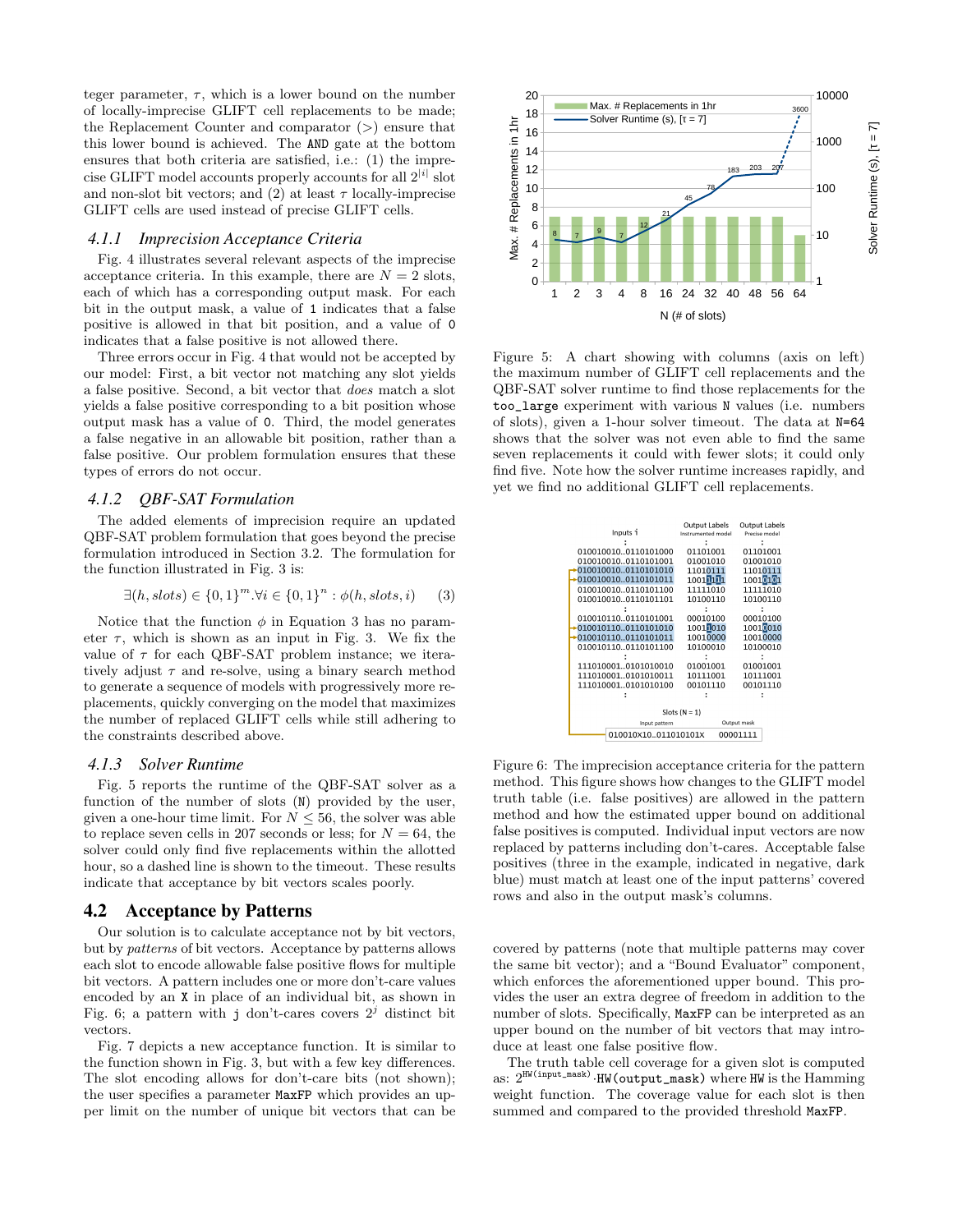

Figure 7: The QBF-SAT problem for the patterns method. The QBF solver addresses essentially the same problem as the explicit method with two important differences: (1) The semantics of the slots are now changed to contain don'tcare patterns, and the acceptance function is changed accordingly. (2) The upper bound on how imprecise the h can validly make the model is now limited by the constant parameter MaxFP. The criteria used in this circuit are illustrated in Fig. 6.

The appropriate parameter value for MaxFP varies from design to design, and some sense of the number of existing flows in the design can help to bound the desired number of false-positive flows. Our approach is to simulate the original precise model with a relatively small number  $(2^{20})$  of uniformly random input and input label values. We then scale the result to the size of the model input space  $2^{|I|}$ , where |I| is the number of inputs and input labels. This provides a rough estimate of the number of original flows, allowing for quick calibration of the MaxFP parameter.

This is not a hard upper bound, and could easily overestimate the number of precise flows when scaled to the size of the full model input space. As an example, the alu4 benchmark circuit has 28 model inputs, so its MaxFP parameter is 256 times the number of flows sampled in the precise model.

# 5. EXPERIMENTAL RESULTS

# 5.1 Methodology

To empirically verify our claim that we can generate circuits with arbitrary tradeoffs between added false positives and complexity, we must have a method to measure at least an estimate of the actual number of false-positive flows that a given imprecise model produces. To estimate, we use a set of designs from the standard IWLS benchmark set, and for each we use the same pseudorandomly generated  $2^{20}$  model input vectors used for estimating MaxFP, which were generated using Linear Feedback Shift Registers (LFSRs) with periods longer than  $2^{20}$ . Then we simply count the number of flows detected and subtract the number of flows detected for the same sample with the precise model.

Due to the time and expense of an exhaustive exploration of the possible configuration space for each experiment, we employed a binary search method to find the maximum possible number of replacements given N (the number of slots) and MaxFP, described by the pseudocode in Fig. 8, and ran multiple experiments changing MaxFP to estimate 80%, 60%, 40%, 20%, 10%, 5%, 2%, and 1% false positive rates. All experiments ran on Xeon E5-2680 v3 processors with at least 64GiB of available RAM, with a QBF-SAT instance timeout of 1 hour, using Yices 2.5.1 [5] in "exists-forall" mode.



Figure 8: Pseudocode for the configuration space exploration algorithm. Given N false positive pattern slots and a bound on the percent of false-positives in the generated model, this algorithm finds the configuration for the generated GLIFT model with the maximum number of replacements possible given the values for N and MaxFP.



Figure 9: Similar to Fig. 5, but with MaxFP on the horizontal axis as the user-controlled variable, with two pattern slots, for too\_large. Note how many more replacements (columns, left axis) are found than with the 'explicit' method, and the runtime (line, right axis) stability.

## 5.2 Discussion

Fig. 9 serves as a counterpoint to Fig. 5. With the 'pattern' technique, we can find many times the number of replacements as 'explicit', and with more reasonable runtime, too. Some experiment instances used almost the entire alloted hour of solver time while others finished within minutes. Space constraints prevent us from presenting all the runtime data; this example serves as a representative indication of what to expect.

In Fig. 10 we show the actual area reduction achieved versus the measured false positive rate. The results reported here are only for the results of the search algorithm in Fig. 8 with two pattern slots, not intermediate steps. While this is still a busy chart, one can see how generally a higher measured false positive rate corresponds with a bigger area reduction. One can also see that the region between the "all-OR" data points is not quite covered. This is likely due to our approach maximizing the number of imprecise GLIFT cells, not the simplicity of imprecise GLIFT cells. We also suspect the visible "noise"in the ttt2 data is due to the same cause. Future work will explore, for example, weighting each